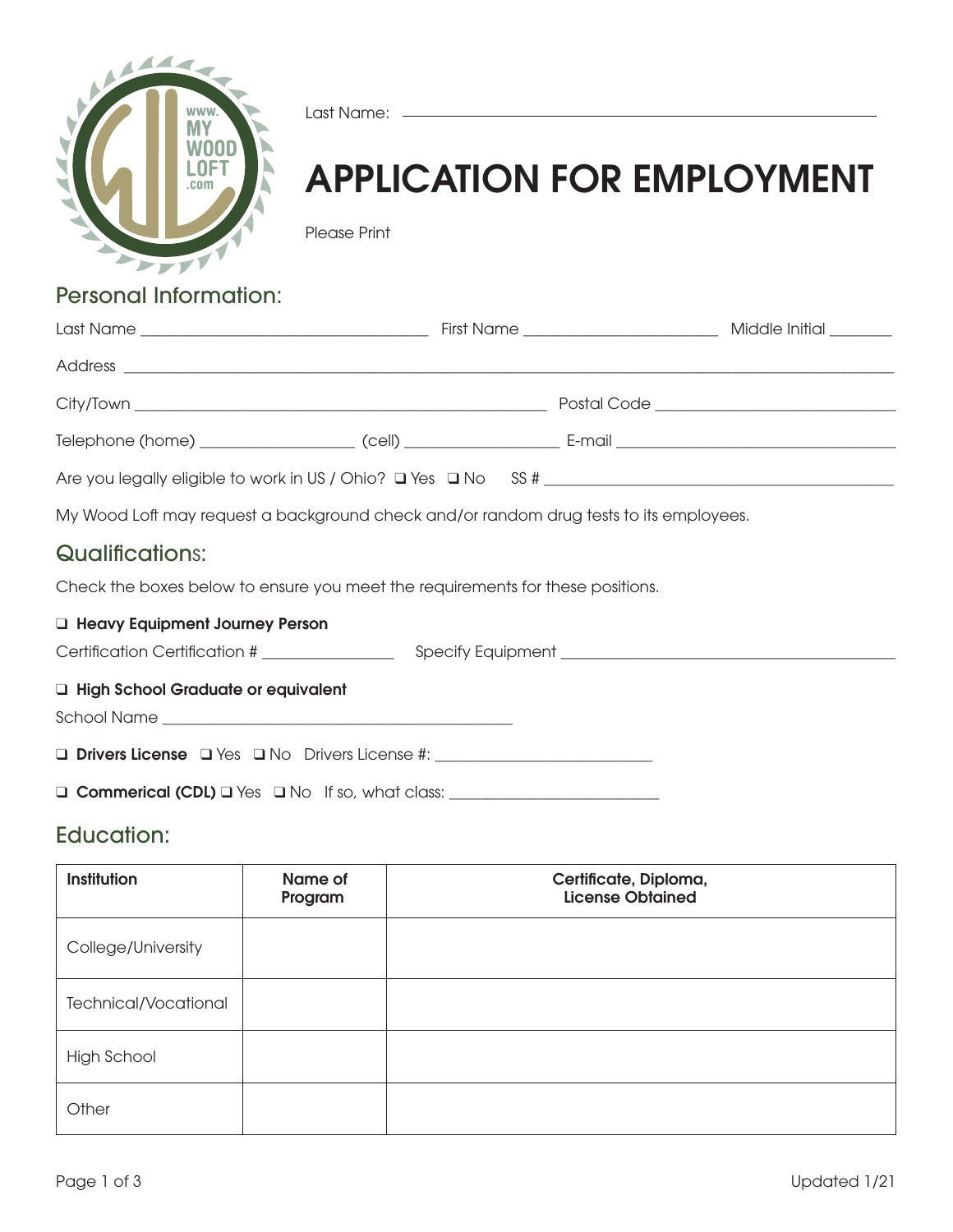# **Employment Experience**

(begin with the most recent employer and include both full-time and part-time positions)

| May we contact the supervisor for a reference $\square$ Yes $\square$ No |  |  |
|--------------------------------------------------------------------------|--|--|
|                                                                          |  |  |
|                                                                          |  |  |
|                                                                          |  |  |
|                                                                          |  |  |
|                                                                          |  |  |
|                                                                          |  |  |
|                                                                          |  |  |
| May we contact the supervisor for a reference $\square$ Yes $\square$ No |  |  |
|                                                                          |  |  |
|                                                                          |  |  |
|                                                                          |  |  |
|                                                                          |  |  |
|                                                                          |  |  |
|                                                                          |  |  |
|                                                                          |  |  |
|                                                                          |  |  |
| May we contact the supervisor for a reference $\square$ Yes $\square$ No |  |  |